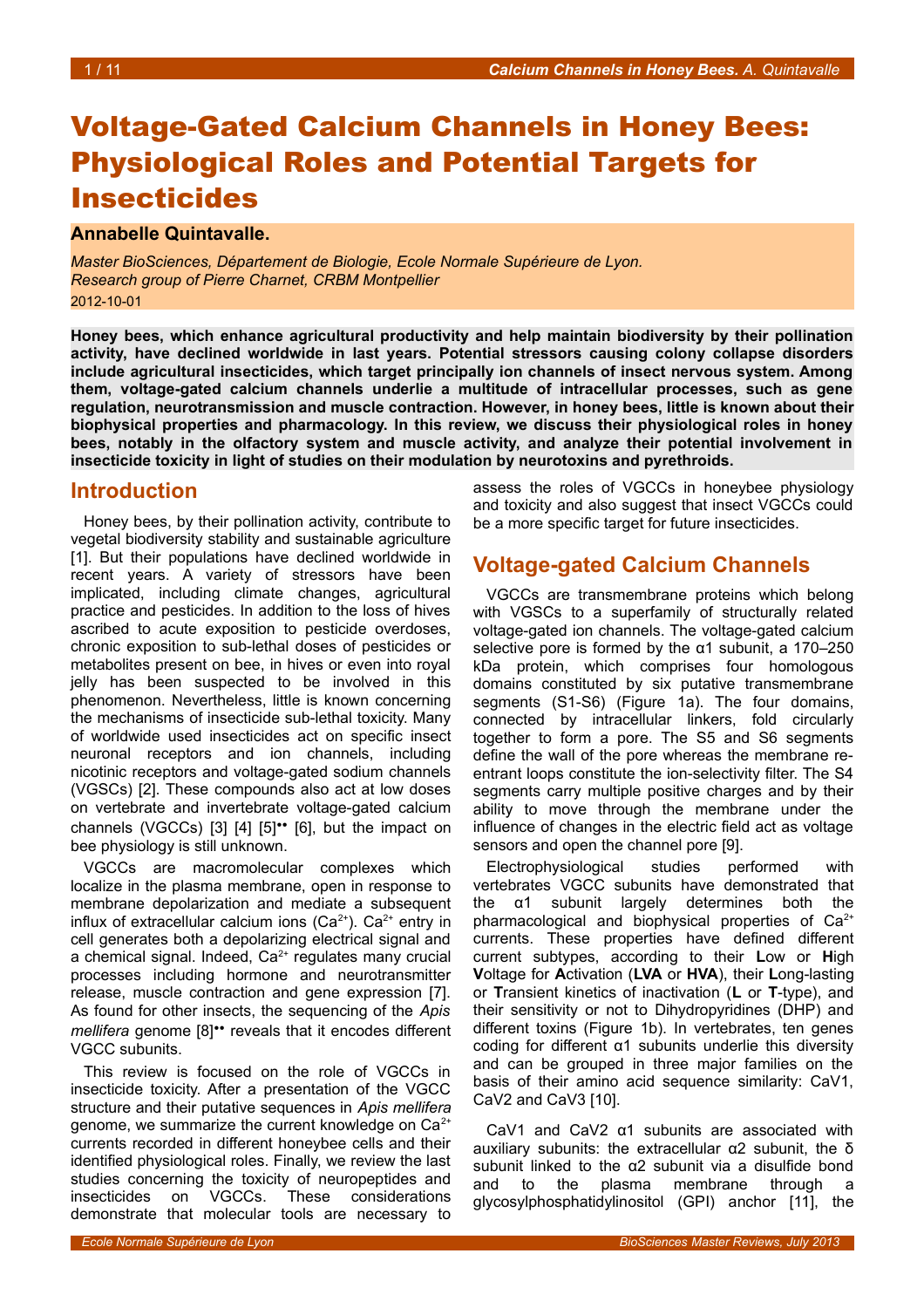

<span id="page-1-0"></span>**Figure 1: Presentation of VGCCs. a. Schematic representation of the VGCC molecular structure and membrane topology.** VGCC pore is formed by the α1 subunit, which comprises four homologous domains (I-IV) constituted by six transmembrane segments (S1-6). The S4 segments contain positive charges and act as voltage sensors. S5, S6, and the reentrant loops form the walls of the pore. HVA VGCC comprises in addition one of each α2-δ, γ and β subunits. (Adapted from King, 2007 [3]). **b. Correspondence between vertebrate α1 subunits and the identified calcium currents, their main localization, function and defining pharmacology.** 

cytosolic β subunit, and in some cases, a transmembrane γ subunit. α2-δ, β and γ subunits finely modulate the properties of the α1 subunit, such as the kinetics and the voltage dependence of activation and inactivation [3]. In addition, the  $β$  and  $α2-δ$  subunits are reported to facilitate membrane trafficking and

membrane insertion of the channels [11]. Auxiliary subunits can also modify the α1 subunit sensitivity to certain molecules. For example, a variant β subunit confers praziquantel-sensitivity in platyhelminths [12].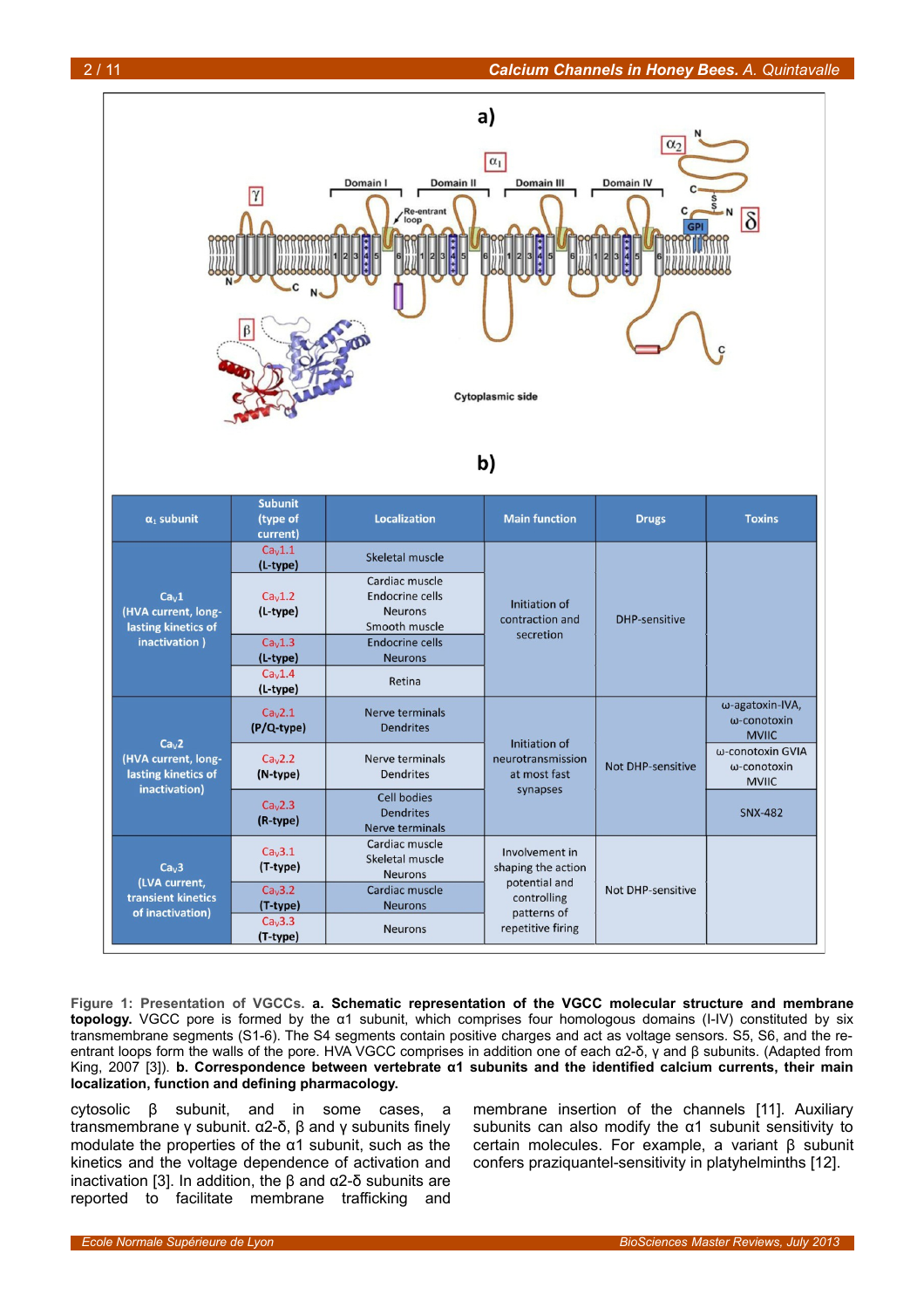## **Identification of genes encoding voltage-gated calcium channels in insects and in** *Apis mellifera*

The analysis of the *Drosophila melanogaster* genome revealed that it encodes three α1 subunits, a single β subunit, three α2-δ subunits and a single putative γ subunit [13]. The amino acid sequence comparison of the three α1 subunits, designated Dmca1D, Dmca1A and Ca-α1T, shows that they can be classified respectively as CaV1, CaV2 and CaV3-type channels, corresponding to the three families identified in vertebrates [10]. The analysis of other invertebrate genomes reveals a single ortholog for the CaV1-, CaV2-, CaV3-type α1 subunits encoded in the *Drosophila* genome [14].

Similarly, the *Apis mellifera* genome [8]•• contains three genes encoding α1-subunit types, three genes encoding α2-δ subunits and a single gene encoding a β subunit. The alignment of α1 subunit sequences from *Drosophila melanogaster* and *Apis mellifera* genomes indicates that VGCCs have been less conserved throughout the course of insect evolution than the VGSCs [15]. The percent identity between the CaV1 of the two insects is 75 %, between the CaV2, 85 %, and between the CaV3, 89 %. This suggests specificities between insects VGCCs, potentially underlying differences of pharmacological sensitivities. Therefore, it could easier to develop insecticides targeting VGCCs which kill pests and keep honeybees alive.

Invertebrate  $Ca^{2+}$  channels possess electrophysiological properties and pharmacological sensitivities which are distinct from their vertebrate counterpart, thus disrupting the classic classification of currents in L-type, N-type, P/Q-type, R-type and T-type [15]. So a molecular classification in CaV1, CaV2, and CaV3 types based on the sequence homology between α1 subunits appears more relevant for invertebrate VGCC  $[9]$ . Ca<sup>2+</sup> current diversity in invertebrates is further explained by different mechanisms, including RNA editing, the alternative splicing of subunit transcripts, post-translational modifications and the presence of auxiliary subunits [9].

## **Calcium current diversity in** *Apis mellifera* **and physiological roles**

To date, no successful heterologous expression of a functional recombinant honeybee VGCC has been reported in the literature and none sequence has been cloned. The biophysical and pharmacological characterization of these channels is then quite poor. Nevertheless, honeybee nervous and muscular systems have been studied at the cellular and molecular level with electrophysiological techniques. Hence, several ionic currents, including potassium, sodium and calcium currents, have been characterized in isolated, cultured neurons or muscular fibres.

## *Olfactory pathway and memory formation*

In honeybees, smells are sensed by olfactory receptor neurons (ORNs) whose dendrites are located inside structures, the sensilla, present on antenna [16]. The ORNs express each a single functional receptor gene and send their axon to the antennal lobes, the centres for primary processing of olfactory information in the insect brain (Figure [2a](#page-3-0)). In the antennal lobes, ORN axons converge according to their receptor type into specific spheroidal areas, called glomeruli, and form synapse with projection neurons (PNs) and local interneurons (LNs). PNs relay olfactory information to the lateral protocerebral lobes and the mushroom bodies, both located in the protocerebrum. In the mushroom body calyces, the PNs synapse onto the Kenyon cells, the intrinsic elements of the mushroom bodies. Both the antennal lobes and the mushroom bodies are involved in memory formation [17].

Studying ionic currents in the isolated Kenyon cells somata by tight-seal whole-cell recording, Schäfer *et*  $al.$  identified a  $Ca<sup>2+</sup>$  current that is completely blocked at 50 μM of cadmium (Cd) and is affected by verapamil and nifedipine, two blockers of L-type currents, only at high concentrations (100 μM) [18]••. The substitution of  $Ca<sup>2+</sup>$  with barium (Ba<sup>2+</sup>) increased the Ca<sup>2+</sup> current and slows the run-down of the current, indicating that VGCC are more permeable to Ba<sup>2+</sup> than to Ca<sup>2+</sup> and suggesting that the current is inactivated or regulated in a  $Ca<sup>2+</sup>$ -dependent manner, two properties reported for vertebrate L-type  $Ca^{2+}$  current. Whole-cell recording from honeybee ORNs led to the detection in some ORNs of a similar Cd-sensitive  $Ca<sup>2+</sup>$  current [19]. Another study analysed the voltage-sensitive ionic currents of cultured antennal lobe PNs and Kenyon cells in the honeybee brain [20]•. In the two neuron classes, the densities of currents through VGCC and the voltage-dependency of current activation were similar:  $Ca<sup>2+</sup>$  currents activated rapidly and inactivated slowly.

Moreover, the involvement of  $Ca<sup>2+</sup>$  in synaptic plasticity and in the regulation of gene expression underlying the long-term memory has been tested by Perisse et al. [21]• by using the Pavlovian appetitive conditioning of the proboscis extension reflex, in which honeybees learn to associate an odour with a sucrose reward. The modulation of the intracellular  $Ca^{2+}$ concentration in the brain showed that a  $Ca<sup>2+</sup>$  influx is both a necessary and a sufficient signal for the formation of olfactory protein-dependent long-term memory. These observations suggest that the VGCC expressed in neurons could play an important role in the olfactory long-term memory.

## *Control of the antennal movement*

The complex and rich behaviour of honey bees require the gathering of sensory information by the antenna. These sense organs contain mechanoreceptor, chemoreceptor, temperature-, humidity-, and CO2-sensitive receptor neurons, which send projections into the antennal lobes or dorsal lobes (Figure [2b](#page-3-0)) [22]. Six muscles control antennal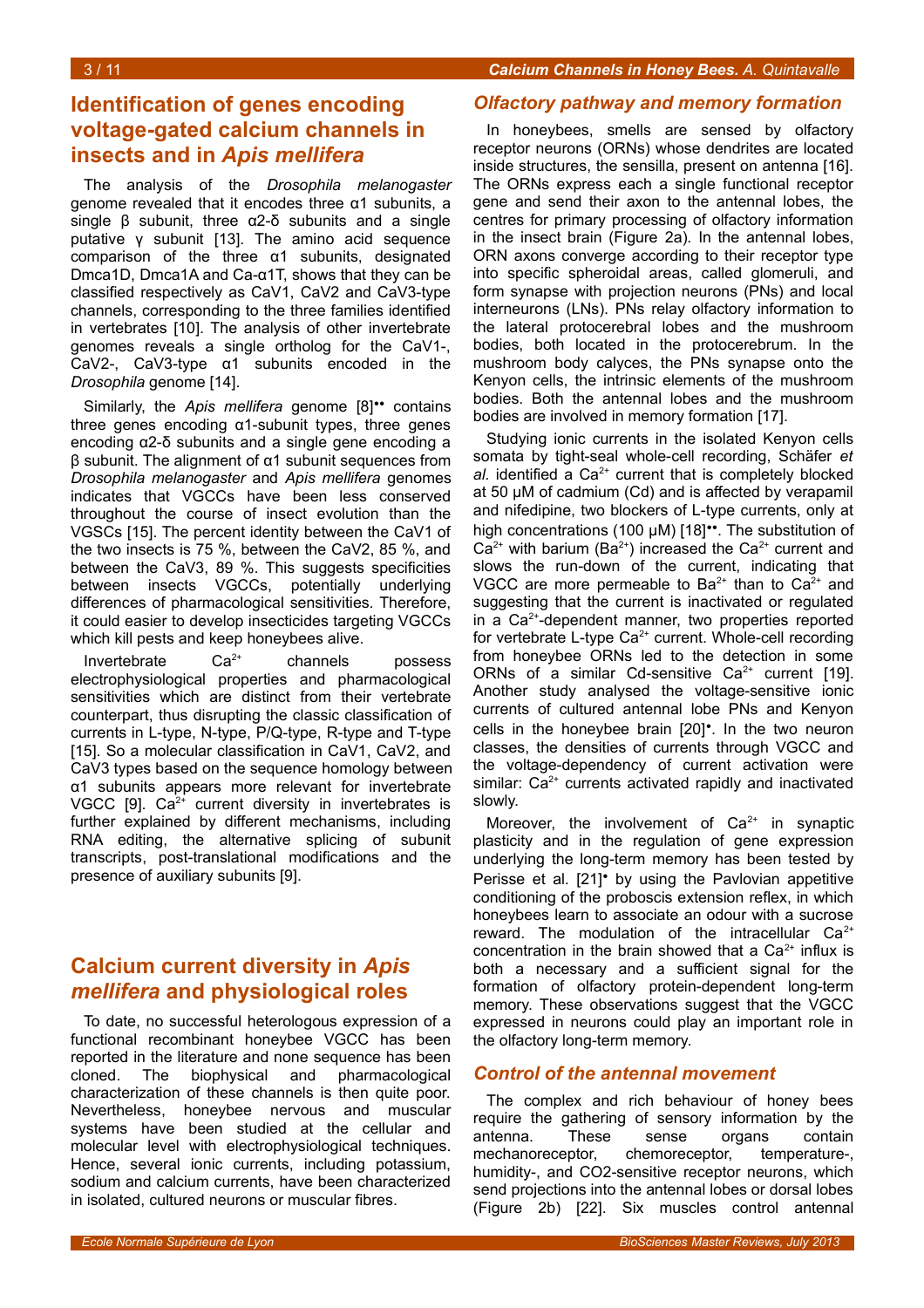

<span id="page-3-0"></span>**Figure 2 Anatomic elements of the honeybee head. a. Overview of the olfactory system in a schematic front view of the honeybee head.** Olfactory information is gathered by olfactory receptor neurons located in antenna (blue), which send projections into glomeruli (G) located in antennal lobes (purple and green) and connect the projection neurons (PN) and local interneurons (LN). PN relay olfactory information to Mushroom bodies (red), involved notably in olfactory memory. From Galizia and Rossler, 2010 [16]. **b. Schematic lateral view of the head capsule and the antenna.** The antenna comprises three parts, the scape, the pedicel and the flagellum. Antennal muscles are controlled by motor neurons, whose the cell bodies are located in the soma layer lateral of the dorsal lobes in the deutocerebrum. AN, antennal nerve; DC, deutocerebrum; OL, optic lobe; PC, protocerebrum; PPL, posterior protocerebral lobe; SEG, subesophageal ganglion; VNC, ventral nerve cord. Scale bar: 1mm. From Ai et al., 2007 [24].

movements in the honey bee: four of them are responsible for moving the basal segment of the antenna (the scape), and the two others the distal segment (the flagellum). These muscles are controlled respectively by nine and six motor neurons, whose cell bodies are located in the soma layer lateral of the dorsal lobes in the deutocerebrum [22]. Whole-cell patch-clamp recordings in cultured antennal motor neurons, in intact brains, in semi-intact brains and also in brain slices revealed a Cd-sensitive  $Ca<sup>2+</sup>$  current which activated above -45 to -40 mV, with a maximum around – 15 mV, similarly to those found in Kenyon cells [23]•.

### *Muscle activity*

Proper muscle activities underlie many honeybee tasks, including honeycomb cleaning, nursing, thermogenesis, flight foraging, and inter-individual communication. The electrical properties of the honeybee skeletal muscle fibre were examined by using the whole-cell patch clamp technique on enzymatically isolated skeletal muscle fibres from honeybee leg  $[25]$ <sup>\*</sup>. Both Ca<sup>2+</sup> and K<sup>+</sup> currents appeared to be involved in shaping actions potentials in single muscle fibre, and the inward current responsible for the rising phase of the action potential seems to be carried by VGCCs. Indeed, action potentials were blocked by  $Cd^{2+}$  and  $La^{3+}$ , two VGCC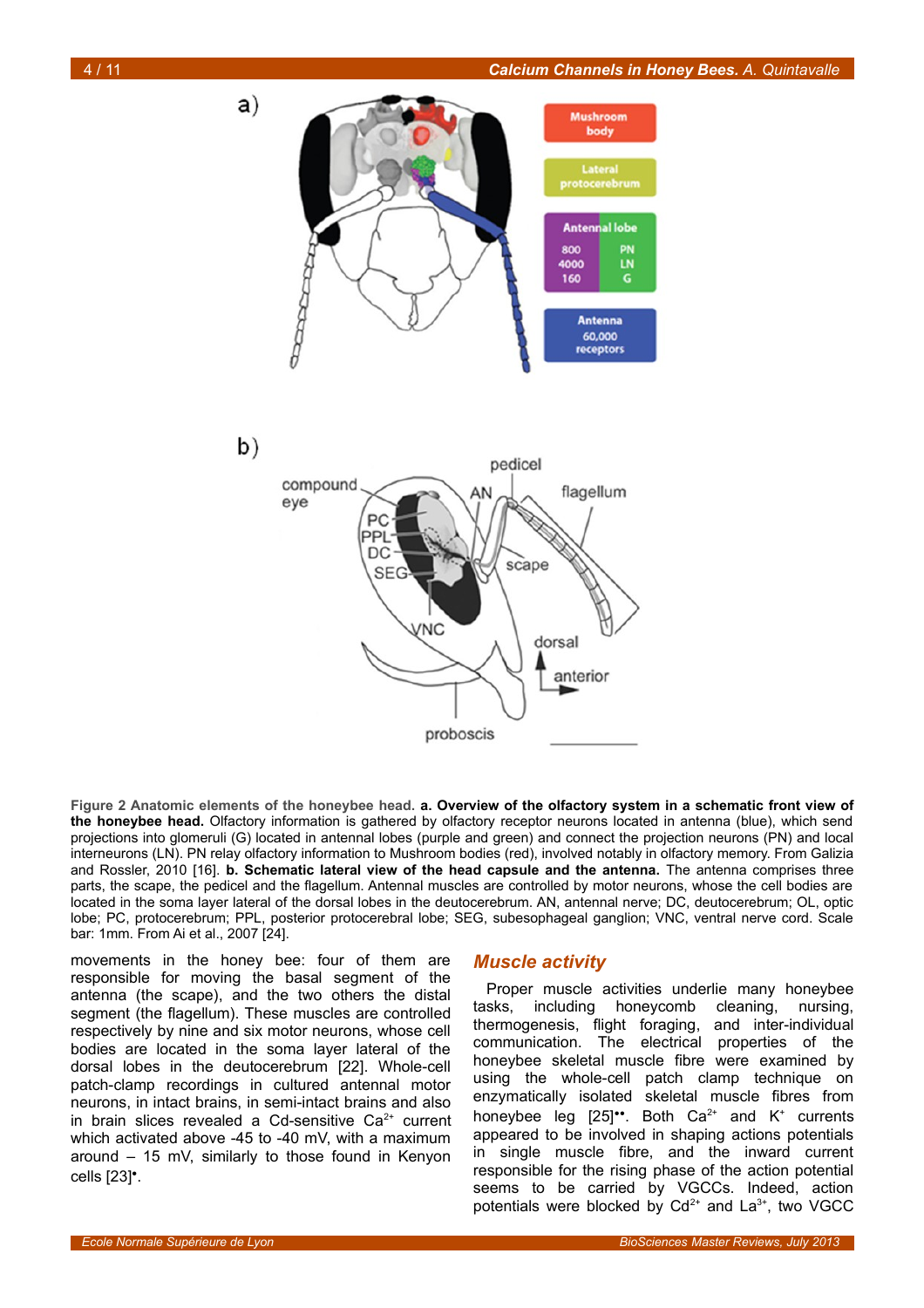#### 5 / 11 *Calcium Channels in Honey Bees. A. Quintavalle*

blockers, but not by tetrodotoxin (TTX), a VGSC inhibitor, suggesting, as opposed to vertebrate muscles, a lack of sodium current in honeybee muscles [25]•• (Figure [3\)](#page-4-0). In addition, it was observed that action potentials lead to a brief elevation of the intracellular  $Ca^{2+}$  concentration which is called  $Ca^{2+}$ transient. The  $Ca<sup>2+</sup>$  influx through VGCC could trigger the Ca<sup>2+</sup>-dependent release of Ca<sup>2+</sup> from sarcoplasmic reticulum, leading to the  $Ca<sup>2+</sup>$  transients in response to action potentials, and finally to proper muscle contraction [5]••.

These studies provide evidence that  $Ca<sup>2+</sup>$  currents could contribute to neuromodulation, synaptic transmission, action potential generation, and muscle contraction. So, VGCCs appear to be involved in crucial physiological roles, including the detection, processing and memory of complex odours, the control of antennal movement and the proper activity of muscles.

## **Toxicity of toxins and pharmacological agents upon VGCCs revealed by electrophysiological and pharmacological studies**

The venoms of numerous arthropods, cnidarians, molluscs, and vertebrates contain a huge diversity of peptidic neurotoxins that target ion channels, including

VGSCs and VGCCs [15]. Some of these toxins have been used to define vertebrate  $Ca<sup>2+</sup>$  current subtypes, but the differences of structure between insect VGCCs and their vertebrate counterparts are sufficient to disrupt this pharmacological characterization. In the past decade, the repertoire of peptidic toxins that specifically modulate the activity of insect VGCCs has grown, offering the basis for a potential development of novel insecticides [3]. Examples of toxins blocking insect VGCC are reported in the Table [1a](#page-5-0). Regarding honeybee, it appears crucial to determine precisely the effects of these toxins on molecularly-identified VGCCs to develop molecular screens testing pesticide toxicity toward honey bees.

Among synthetic insecticides, pyrethroids are widely used for forty years in agriculture and in public health to control insect pests and disease vectors, respectively [26]. Due to the risk of exposure and adverse effects in the population, studies have been performed to discern their mechanisms of toxicity and neurotoxic actions. Their insecticidal actions are known to depend on their ability to bind to and alter insect VGSCs [27]. However, studies on mammalian channels have suggested that other target sites could be involved in the acute and chronic neurotoxic effects of pyrethroids, including particularly VGCC [28].

Pyrethroids were initially divided into two subgroups according to the distinct intoxication syndromes that they produce in mammals: the T-syndrome pyrethroids



<span id="page-4-0"></span>**Figure 3: The inward current responsible for the rising phase of the action potential is carried by VGCC in honeybee muscle fibres. a,b. Current-clamp experiments in muscle fibres from honeybee.** Tetrodotoxin (TTX), a voltage-gated sodium channel inhibitor, had no effect on the action potential (a), whereas the VGCC blockers Cd<sup>2+</sup> and L<sup>a3+</sup> (b) converted the regenerative action potential response (black line) into an electrotonic response (broken line). Em, voltage command. **c,d. Whole cell voltage-clamp currents in muscle fibres from honeybees.** A series of depolarizations bringing the membrane potential from -80 mV to -30 mV, -10, +10, and +30 mV over a period of 200 ms activated both inward and outward currents (bi). In a depolarized muscle fibre from -80 mV to +10 mV for 100 ms, Cd<sup>2+</sup> and La<sup>3+</sup> (lower trace), contrary to TTX (middle trace), block the inward component of the voltage activated currents.  $Cd^{2+}$ , cadmium; La $3+$ , lanthanum. From Collet and Belzunces, 2006 [25].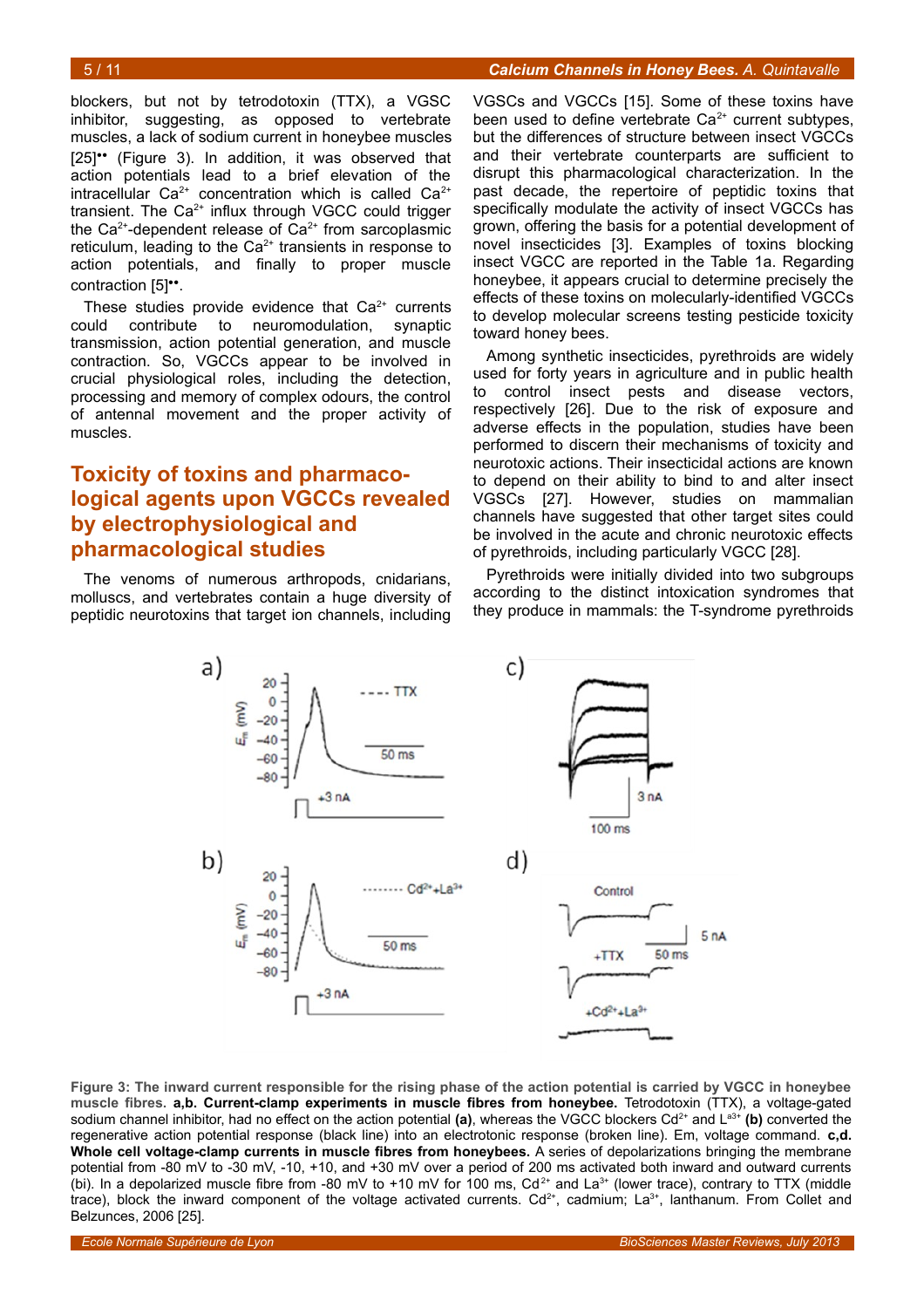<span id="page-5-0"></span>**Table 1: Compounds modulating voltage-gated calcium channels. a. Examples of toxins targeting insect VGCC. DUM neurons: dorsal unpaired median neurons. b. Effects of pyrethroids on electrophysiological measures of VGCC function.**

| a)                                           |                          |                                   |                                                        |                  |
|----------------------------------------------|--------------------------|-----------------------------------|--------------------------------------------------------|------------------|
| <b>Organism</b>                              | <b>Localization</b>      | <b>Calcium current or channel</b> | <b>Toxins</b>                                          | <b>Reference</b> |
| <b>Cockroach</b><br>Periplaneta<br>americana | <b>DUM</b> neurons       | MVA (Ca <sub>v</sub> 2?)          | ω-agatoxin-IVA<br>ω-conotoxin MVIIC<br>(partial block) | $[37]$ , $[38]$  |
|                                              |                          |                                   | $\omega$ -ACTX-Ar1a<br>ω-ACTX-Hv1a                     | $[39]$           |
|                                              |                          | HVA (spiced form of $Cav2.2$ ?)   | ω-conotoxin GVIA<br>(partial block)                    | $[37]$           |
|                                              |                          |                                   | $\omega$ -ACTX-Ar1a<br>ω-ACTX-Hv1a                     | $[39]$           |
|                                              |                          |                                   | Huwentoxin-V                                           | $[40]$           |
|                                              | <b>Embryonic neurons</b> | <b>HVA</b>                        | ω-agatoxin-IVA (80 %)                                  | $[41]$           |
| <b>Drosophila</b><br>melanogaster            |                          | $Cav1$ channel (Dmca1D)           | $\omega$ -ACTX-Hv1a                                    | $[42]$           |
|                                              | Nerve terminals          | $Cav2$ channel (Dmca1A)           | PLTX-II                                                | $[43]$           |
| Apis mellifera                               | brain neurons            | HVA (Ca <sub>v</sub> 2?)          | ω-agatoxin-IVA<br>ω-ACTX-Hv2a                          | $[44]$           |

 $h)$ 

| ∼,<br><b>Compound</b>                                                                         | <b>VGCC type</b>                                          | <b>Preparation</b>                      | Effect(s)1                                                                                          | <b>Reference</b> |  |
|-----------------------------------------------------------------------------------------------|-----------------------------------------------------------|-----------------------------------------|-----------------------------------------------------------------------------------------------------|------------------|--|
| <b>Tetramethrin (Type I)</b>                                                                  | T-type                                                    | Cardiac cells<br>Smooth muscle cells    | <b>Block</b>                                                                                        | $[45]$ , $[46]$  |  |
| <b>Tefluthrin (Type I)</b>                                                                    | L-type calcium<br>current                                 | Neurosecretory cells                    | <b>Block (partial)</b>                                                                              | $[47]$           |  |
| <b>Allethrin (Type I)</b>                                                                     | CaV3.1 (T-type)<br>CaV1.2 (L-type)<br>$CaV2.1 (P/Q-type)$ | <b>HEK</b> cell                         | <b>Block</b><br>Altered kinetics and voltage-<br>dependent inactivation                             | $[31]$           |  |
|                                                                                               | Whole-cell calcium<br>current                             | differentiated PC12 cells               | Increase                                                                                            | $[34]$           |  |
|                                                                                               | L-type                                                    | differentiated PC12 cells               | Increase of the amplitude and<br>alteration of its voltage-dependence                               |                  |  |
|                                                                                               | N-type                                                    | differentiated PC12 cells               | Decrease of the amplitude                                                                           |                  |  |
| <b>Tetramethrin (Type I)</b><br><b>Deltamethrin (Type II)</b><br><b>Fenvalerate (Type II)</b> | Whole-cell calcium<br>current                             | Olfactory cortex slices<br>(guinea pig) | <b>Block</b>                                                                                        | $[48]$           |  |
| <b>Deltamethrin (Type II)</b>                                                                 | $N$ -type (CaV2.2)                                        | Xenopus oocytes                         | <b>Block (partial)</b><br>Hyperpolarization of activation<br>Slowing of activation and inactivation | $[35]$           |  |
|                                                                                               | $N$ -type (T422E2)                                        |                                         | Increase                                                                                            | $[36]$           |  |
|                                                                                               | T-type                                                    | Xenopus oocytes                         | <b>Block</b>                                                                                        | $[49]$           |  |
|                                                                                               | LVA?                                                      | Paramecium tetraurelia                  | Increase                                                                                            | $[50]$           |  |

<sup>1</sup>*Block* and *increase* refer to effects on peak current amplitude.

 $2$  T422E is the mutation of the threonine 422 into glutamic acid, mimicking complete phosphorylation of the Cav2.2 channel. Question marks mean that the type of channel or current is only a hypothesis. HVA, MVA, LVA: High-, Mid-, Low- Voltage for Activation.

induce a tremor response whereas the CS-pyrethroids induce a choreoathetosis with salivation response [29]. Another refers to their chemical structure: the Type II pyrethroids, but not the Type I, contain an α-cyano-3 phenoxybenzyl moiety. Type I compounds are usually considered to produce the T-syndrome of intoxication and Type II the CS-syndrome, but this correspondence is not perfect. The different syndromes produced by these structurally-distinct pyrethroids may be explained partially by their different effects on VGCCs [4].

Patch-clamp recordings were used to examine the alterations of VGCCs by pyrethroids, and representative results are reported in the Table [1b](#page-5-0). Land T-type currents were described to be inhibited by tetramethrin (Type I) in neuroblastoma cells, in cardiac sino-atrial node cells, and in intestinal smooth muscles cells [30]. Hildebrand et al. also reported that all classes of mammalian VGCCs are targeted by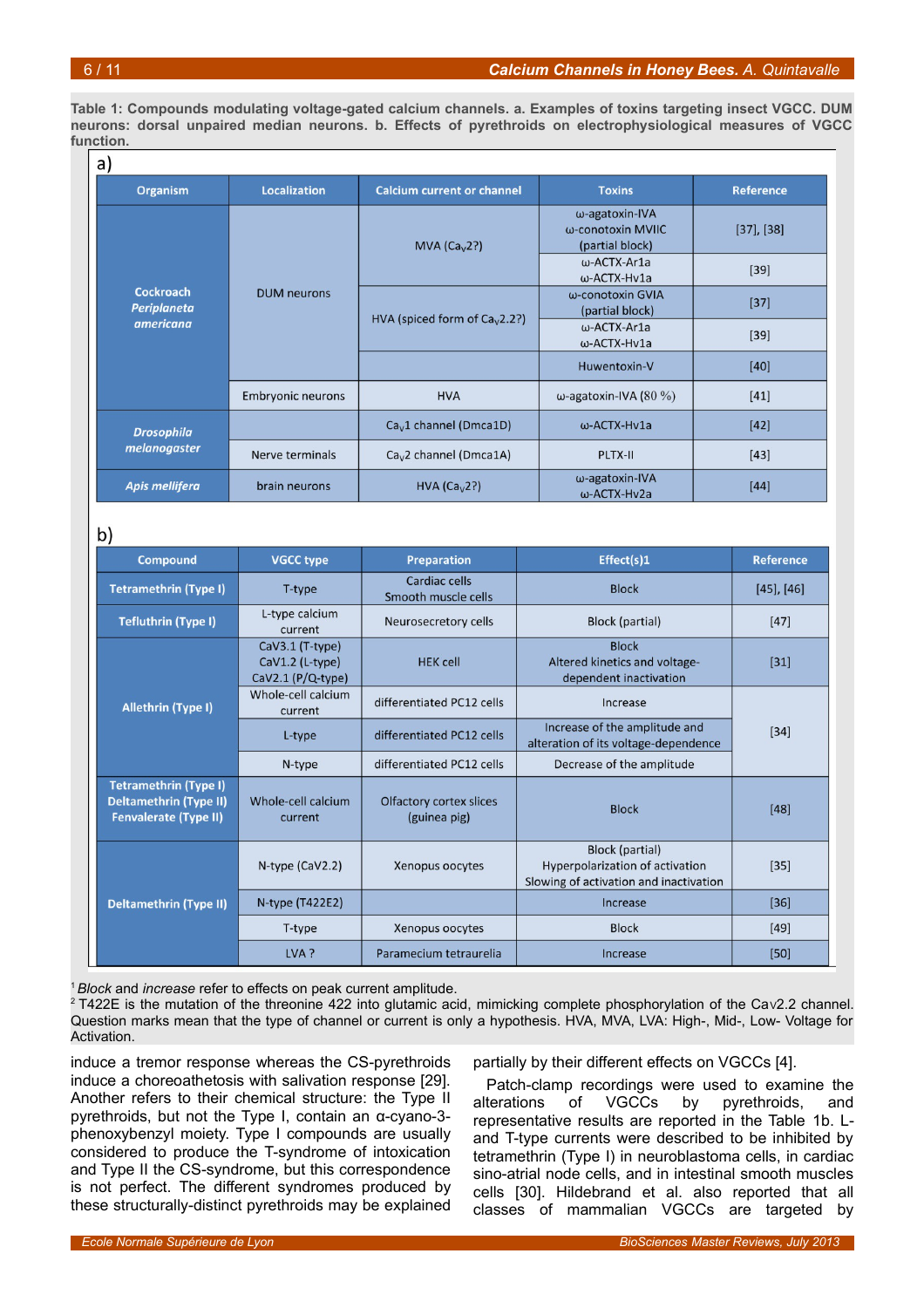allethrin, a Type I pyrethroid [31]•. For each subunit tested, allethrin produced a significant acceleration of the inactivation kinetics and a hyperpolarizing shift in the voltage dependence of inactivation.

The review of Shafer and Meyer presents studies which examine the effects of pyrethroids on neurotransmitter release by using mammalian brain presynaptic terminals (synaptosomes) or brain slice preparations [30]. But, at that time, studies were not providing a comprehensive and clear mechanism for the pyrethroid-induced neurotransmitter release. Indeed, in some cases, the release was completely inhibited by TTX, suggesting an effect via the VGSCs. But in other cases, pyrethroid-dependent release was only partially sensitive to TTX, correlated with  $Ca<sup>2+</sup>$ uptake and therefore, was ascribed to a direct effect of pyrethroids on VGCCs. In a similar study, Symington *et al*. tested the effect of eleven commercially available pyrethroids on both the  $Ca^{2+}$  uptake and the depolarization-evoked neurotransmitter release in rat brain synaptosomes [32]•. Five out of the six Type II pyrethroids and one of the five Type I pyrethroids were potent enhancers of both  $Ca^{2+}$  and neurotransmitter release in presence of TTX. These results suggested therefore that some pyrethroids, and especially those

of Type II, directly enhance neurotransmitter release through an increase of voltage-dependent  $Ca<sup>2+</sup>$ currents.

However, the analysis of the action of eleven pyrethroids into cultured mouse brain neocortical neurons failed to confirm a direct action on VGCCs [33]<sup>•</sup>. Indeed, nine out of eleven pyrethroids triggered a  $\frac{1}{2}$ concentration-dependant increase in intracellular Ca<sup>2+</sup> which was completely inhibited by TTX, suggesting that the  $Ca<sup>2+</sup>$  influx was a secondary result of pyrethroiddependent activation of VGSCs.

Interestingly, a recent study using specific VGCC antagonists in order to identify the VGCC subtypes affected by allethrin indicated that allethrin stimulates the ω-conotoxin GVIA-insensitive current and inhibits the nimodipine-insensitive current [34]•. This differentiated modulation of various VGCC subtypes by allethrin, and possibly by other pyrethroids, may explain the observation of conflicting results between studies.

Studies in synaptosomes [35]• showed that deltamethrin acts as a VGCC agonist, opening the CaV2.2 channels, and thus increasing the  $Ca<sup>2+</sup>$ dependent release of neurotransmitters, which may



<span id="page-6-0"></span>**Figure 4: Honeybee VGCCs underlie many physiological roles and could be targeted by insecticides, leading to toxicity and impairment of the honeybee behaviour.** VGCCs, underlying many intracellular processes, play crucial physiological roles in honeybee nervous system and muscles (indicated in blue). Studies with neurotoxins and insecticides, including notably pyrethroids, show that they target insect or mammalian VGCC, blocking or increasing their current. We can therefore hypothesize that insecticides lead to deleterious effects by targeting honeybee VGCCs, as described in the red box.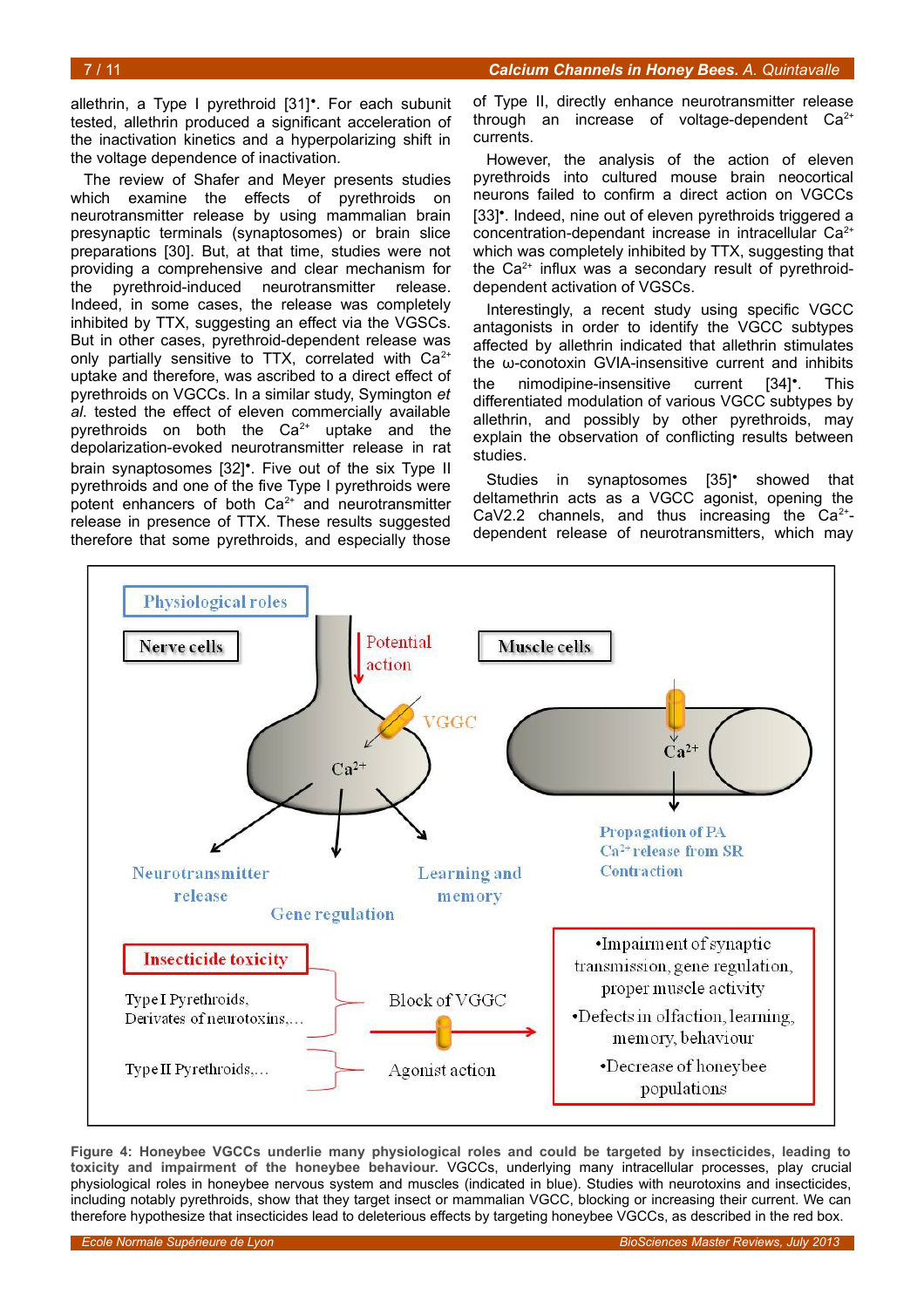### 8 / 11 *Calcium Channels in Honey Bees. A. Quintavalle*

undergo neuroexcitatory effects. Inversely, deltamethrin causes a partial block of CaV2.2 channels expressed in Xenopus oocytes. But when this channel is mutated on a critical amino acid, mimicking a permanent phosphorylation, then deltamethrin increases peak current amplitude of CaV2.2 channels [36]<sup>•</sup>. These observations suggest that posttranslational modifications of VGCC subunits, and so regulatory proteins, could modify the effects produced by deltametrin, and possibly by other pyrethroids, contributing to obtain different results between models.

In adult honeybee skeletal muscle fibres, allethrin blocks the nifedipine-sensitive voltage-dependent  $Ca<sup>2+</sup>$ current, which underlies the action potential depolarizing phase and the  $Ca<sup>2+</sup>$  release from sarcoplasmic reticulum very tightly [5]<sup>••</sup>. This block of muscle VGCCs reveals myotoxic effects of pesticides in honey bees.

From these different studies, we can conclude that pyrethroids either block or facilitate  $Ca<sup>2+</sup>$  entry into neurons or muscle cells. These effects appear to be dependent on species, tissues, VGCC subtypes, their post-translational modifications and the pyrethroids employed. The specificity of the insect VGCCs and the poor foreseeability of the studies don't allow us a direct extrapolation to honey bee, but suggest that VGCCs have to be considered as potential targets for pesticides.

## **Conclusions**

The identification of voltage-dependent  $Ca<sup>2+</sup>$  currents in neurons and muscle cells reveals the importance of VGCC in the physiology of honey bees (Figure [4\)](#page-6-0). In muscle fibres, VGCC underlie the rising phase action potentials and proper contraction. Moreover,  $Ca<sup>2+</sup>$ currents were recorded in all studied neurons, and are particularly involved in long-term memory. Recently, studies have demonstrated that some neurotoxins from venoms target specifically VGCCs and are considered as potential prospective insecticides. Certain pyrethroids, widespread insecticides known to target VGSCs, modulate VGCCs by blocking or enhancing their activity. Recent interesting studies demonstrate that post-translational modifications can modify the pyrethroid effects on VGCCs. Together, these observations suggest that VGCCs could be involved in the chronic toxicity in honey bees induced by sub-lethal expositions of insecticides (Figure [4\)](#page-6-0). Therefore, it appears necessary to understand thoroughly the physiological roles, the biophysical properties and pharmacology of VGCCs in honey bees. The two ongoing challenges are the development of molecular tests assessing the toxicity of agricultural insecticides and the production of specific insecticides safer for honey bees. In this way, the cloning and expression of the identified VGCC subunits in the genome of *Apis mellifera* as well as the development of molecular tools, including antibodies and siRNA, could lead to a better understanding of both the physiological functions of VGCCs in insects and the molecular effects of insecticides.

## **References and recommended reading**

Papers of particular interest have been highlighted as:

- of special interest ●● of outstanding interest
- 1. Krupke CH, Hunt GJ, Eitzer BD, Andino G, Given K: **Multiple Routes of Pesticide Exposure for Honey Bees Living Near Agricultural Fields**. *PLoS ONE* 2012, **7**:e29268.
- 2. Raymond-Delpech V, Matsuda K, Sattelle BM, Rauh JJ, Sattelle DB: **Ion channels: molecular targets of neuroactive insecticides**. *Invertebrate Neuroscience: IN* 2005, **5**:119–133.
- 3. King GF: **Modulation of insect Ca(v) channels by peptidic spider toxins**. *Toxicon: Official Journal of the International Society on Toxinology* 2007, **49**:513–530.
- 4. Clark JM, Symington SB: **Pyrethroid action on calcium channels: neurotoxicological implications**. *Invertebrate Neuroscience: IN* 2007, **7**:3–16.
- 5. Collet C: **Excitation-contraction coupling in skeletal muscle fibers from adult domestic honeybee**. *Pflügers Archiv: European Journal of Physiology* 2009, **458**:601–612.
- ●● In this article, the author showed that the action potential depolarization phase in honeybee muscle is carried by a voltage-dependent calcium current, which is blocked by allethrin, a pyrethroid insecticide. Calcium entry through voltage-gated calcium channel triggers the release of calcium from sarcoplasmic reticulum, leading to the transient increase of intracellular calcium concentration, and thus, muscle contraction.
- 6. Pringos E, Vignes M, Martinez J, Rolland V: **Peptide Neurotoxins that Affect Voltage-Gated Calcium Channels: A Close-Up on ω-Agatoxins.** *Toxins* 2011, **3**:17–42.
- 7. Catterall WA: **Structure and regulation of voltagegated Ca2+ channels.** *Annual review of cell and developmental biology* 2000, **16**:521–55.
- 8. The Honeybee Genome Sequencing Consortium: **Insights into social insects from the genome of the honeybee Apis mellifera**. *Nature* 2006, **443**:931–949.
- ●● The sequencing of the *Apis mellifera* genome allowed the identification of sequences encoding the VGCC subunits, and is the starting point of the development of molecular tools necessary to investigate the roles and the toxicity involvement of honeybee VGCCs.
- 9. Jeziorski MC, Greenberg RM, Anderson PA: **The molecular biology of invertebrate voltage-gated Ca(2+) channels**. *The Journal of Experimental Biology* 2000, **203**:841–856.
- 10. Ertel EA, Campbell KP, Harpold MM, Hofmann F, Mori Y, Perez-Reyes E, Schwartz A, Snutch TP, Tanabe T, Birnbaumer L, et al.: **Nomenclature of Voltage-Gated calcium Channels**. *Neuron* 2000, **25**:533–535.
- 11. Davies A, Kadurin I, Alvarez-Laviada A, Douglas L, Nieto-Rostro M, Bauer CS, Pratt WS, Dolphin AC: **The alpha2delta subunits of voltage-gated calcium channels form GPI-anchored proteins, a posttranslational modification essential for function.**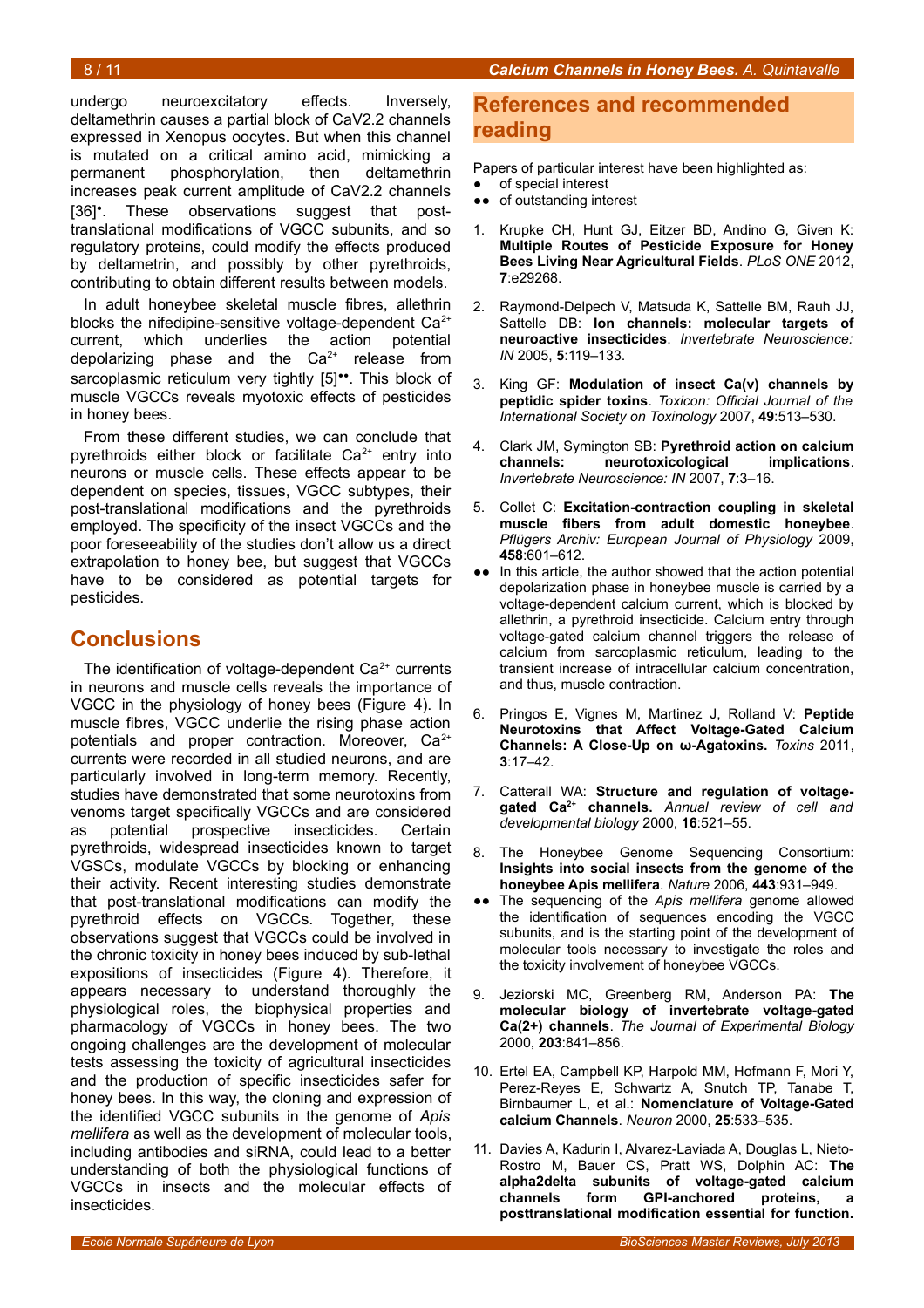*Proceedings of the National Academy of Sciences of the United States of America* 2010, **107**:1654–9.

- 12. Jeziorski MC, Greenberg RM: **Voltage-gated calcium channel subunits from platyhelminths: potential role in praziquantel action**. *International Journal for Parasitology* 2006, **36**:625–632.
- 13. Littleton JT, Ganetzky B: **Ion Channels and Synaptic Organization : Analysis of the Drosophila Genome**. *Neuron* 2000, **26**:35–43.
- 14. Jones SW: **Calcium channels: unanswered questions.** *Journal of Bioenergetics and Biomembranes* 2003, **35**:461–475.
- 15. King GF, Escoubas P, Nicholson GM: **Peptide toxins that selectively target insect Na(V) and Ca(V) channels**. *Channels* 2008, **2**:100–116.
- 16. Galizia CG, Rössler W: **Parallel olfactory systems in insects: anatomy and function.** *Annual review of entomology* 2010, **55**:399–420.
- 17. Grünewald B, Wersing A, Wüstenberg DG: **Learning channels. Cellular physiology of odor processing neurons within the honeybee brain.** *Acta biologica Hungarica* 2004, **55**:53–63.
- 18. Schäfer S, Rosenboom H, Menzel R: **Ionic currents of Kenyon cells from the mushroom body of the honeybee**. *The Journal of Neuroscience: The Official Journal of the Society for Neuroscience* 1994, **14**:4600– 4612.
- ●● This study identified several outward and inward currents in isolated Kenyon cells from the honeybee mushroom bodies that are nervous centres involved in learning and memory. Among inward currents, a calcium current completely blocked at 50 μM cadmium and affected by verapamil and nifedipine only at high concentrations (100μM) was recorded.
- 19. Laurent S, Masson C, Jakob I: **Whole-cell recording from honeybee olfactory receptor neurons: ionic currents, membrane excitability and odourant response in developing workerbee and drone**. *The European Journal of Neuroscience* 2002, **15**:1139–1152.
- The authors characterized ionic membrane currents in honeybee olfactory receptor neurons (ORNs) isolated at an early stage of development. They distinguished four ionic currents and notably, detected in some ORNs a cadmium-sensitive calcium current.
- 20. Grünewald B: **Differential expression of voltagesensitive K<sup>+</sup> and Ca2+ currents in neurons of the honeybee olfactory pathway**. *The Journal of Experimental Biology* 2003, **206**:117–129.
- The authors investigated the voltage-sensitive and ligand-gated ionic currents in two neuron types of the honeybee olfactory sensory pathway: the mushroom body Kenyon cells and the antennal lobe projection neurons. In both neuron types, they found similar voltage-sensitive calcium currents which activate rapidly and inactivate slowly.
- 21. Perisse E, Raymond-Delpech V, Néant I, Matsumoto Y, Leclerc C, Moreau M, Sandoz J-C: **Early calcium increase triggers the formation of olfactory long-term memory in honeybees**. *BMC Biology* 2009, **7**:30.
- By using the Pavlovian appetitive conditioning of the proboscis extension reflex in the honeybee *Apis mellifera* and by modulating the intracellular concentration in the

brain, the authors showed that during olfactory conditioning  $Ca^{2+}$  is both a necessary and a sufficient signal for the formation of long-term memory that depends on *de novo* protein synthesis.

- 22. Kloppenburg P: **Anatomy of the antennal motoneurons in the brain of the honeybee (Apis mellifera).** *The Journal of comparative neurology* 1995, **363**:333–43.
- 23. Kloppenburg P, Kirchhof BS, Mercer AR: **Voltageactivated currents from adult honeybee (Apis mellifera) antennal motor neurons recorded in vitro and in situ**. *Journal of Neurophysiology* 1999, **81**:39–48.
- The authors characterized voltage-activated currents from adult honeybee antennal motor neurons, both *in vitro* and *in situ*. They recorded a cadmium-sensitive calcium current that activated above -45 to -40 mV, with a maximum around -15 mV.
- 24. Ai H, Nishino H, Itoh T: **Topographic Organization of Sensory Afferents of Johnston ' s Organ in the Honeybee Brain**. *Comparative and General Pharmacology* 2007, **1046**:1030–1046.
- 25. Collet C, Belzunces, L: **Excitable properties of adult skeletal muscle fibres from the honeybee Apis mellifera**. *Journal of Experimental Biology* 2007, **210**:454–464.
- ●● The authors showed that action potentials in muscle fibres isolated from adult honeybee leg are not graded but all-or-none responses. These action potentials are shaped by both Ca<sup>2+</sup> and K<sup>+</sup> currents. The Ca<sup>2+</sup> current is activated close to -40 mV and the mean apparent reversal potential is near +40 mV. The absence of sodium current has to be noted.
- 26. Soderlund DM: **Molecular mechanisms of pyrethroid insecticide neurotoxicity: recent advances.** *Archives of toxicology* 2012, **86**:165–81.
- 27. Ray DE, Fry JR: **A reassessment of the neurotoxicity of pyrethroid insecticides.** *Pharmacology & therapeutics* 2006, **111**:174–93.
- 28. Soderlund DM, Clark JM, Sheets LP, Mullin LS, Piccirillo VJ, Sargent D, Stevens JT, Weiner ML: **Mechanisms of pyrethroid neurotoxicity: implications for cumulative risk assessment.** *Toxicology* 2002, **171**:3–59.
- 29. Breckenridge CB, Holden L, Sturgess N, Weiner M, Sheets L, Sargent D, Soderlund DM, Choi J-S, Symington S, Clark JM, et al.: **Evidence for a separate mechanism of toxicity for the Type I and the Type II pyrethroid insecticides.** *Neurotoxicology* 2009, **30 Suppl 1**:S17–31.
- 30. Shafer TJ, Meyer D a: **Effects of pyrethroids on voltage-sensitive calcium channels: a critical evaluation of strengths, weaknesses, data needs, and relationship to assessment of cumulative neurotoxicity.** *Toxicology and applied pharmacology* 2004, **196**:303–18.
- 31. Hildebrand ME, Mcrory JE, Snutch TP, Stea A: **Mammalian Voltage-Gated Calcium Channels Are Potently Blocked by the Pyrethroid Insecticide Allethrin**. *Pharmacology* 2004, **308**:805–813.
- This study examines the effects of the Type I pyrethroid allethrin on the three major classes of mammalian calcium channels exogenously expressed in HEK 293 cells. Allethrin, at concentrations very similar to those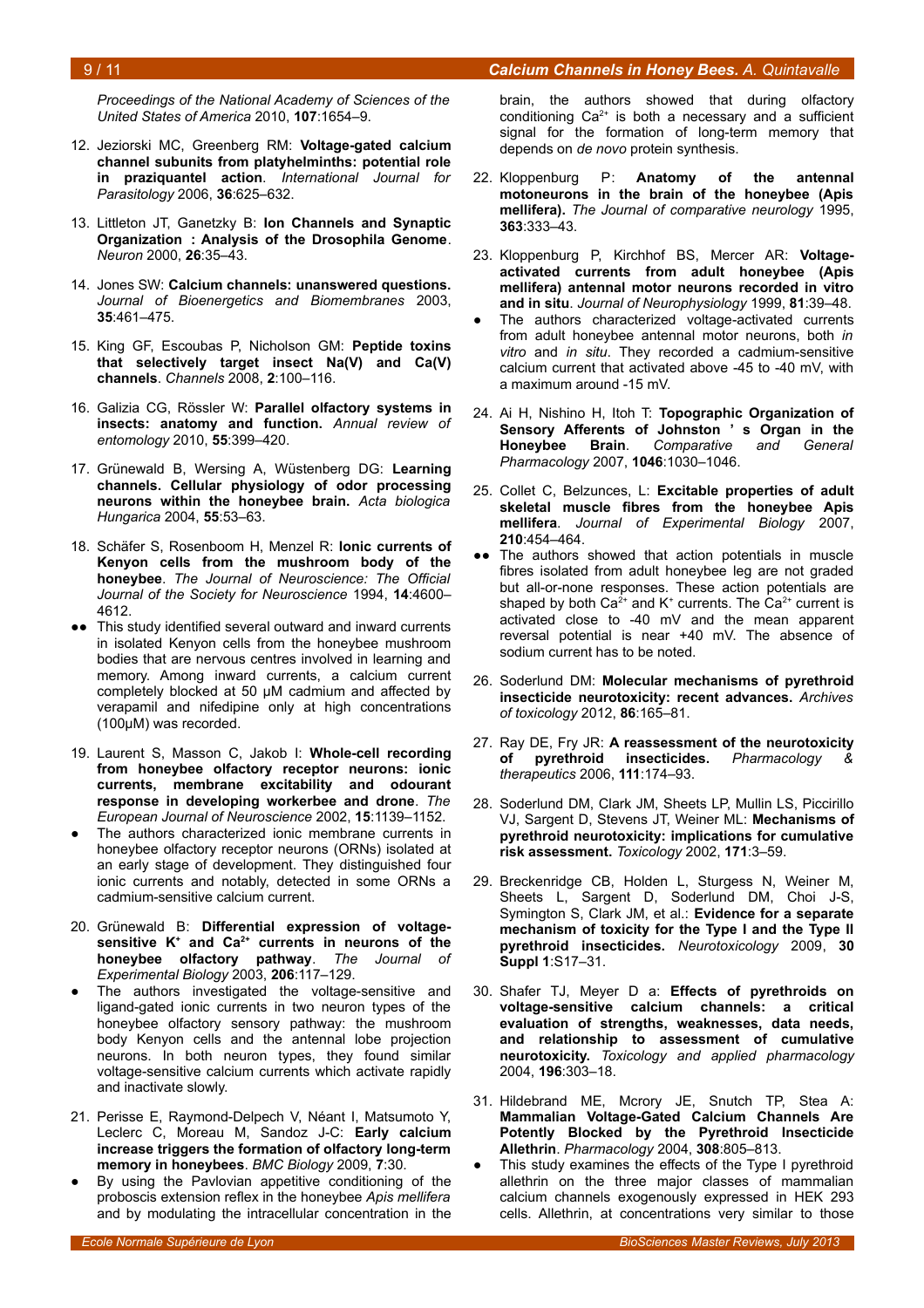#### 10 / 11 *Calcium Channels in Honey Bees. A. Quintavalle*

reported for interaction with sodium channel, appeared to target all classes of mammalian calcium channels, causing a significant acceleration of the inactivation kinetics and a hyperpolarized shift in the voltage dependence of inactivation.

- 32. Symington SB, Frisbie R, Clark JM: **Characterization of 11 commercial pyrethroids on the functional attributes of rat brain synaptosomes**. *Pesticide Biochemistry and Physiology* 2008, **92**:61–69.
- The authors investigated the action of 11 commercial pyrethroids on  $Ca^{2+}$  influx and glutamate release by conducting assays with rat brain synaptosomes. They concluded that pyrethroids having an α-cyano group (Type II) seem to be more potent enhancers on  $Ca<sup>2+</sup>$ influx and glutamate release under depolarizing conditions than Type I pyrethroids.
- 33. Cao Z, Shafer TJ, Murray TF: **Mechanisms of Pyrethroid Insecticide-Induced Stimulation of Calcium Influx in Neocortical Neurons**. *The Journal of Pharmacology and Experimental Therapeutics* 2011, **336**:197–205.
- The authors compared the ability of 11 structurally diverse pyrethroids to evoke  $Ca<sup>2+</sup>$  in primary cultures of mouse neocortical neurons. Observing that TTX blocks the increase in intracellular calcium concentration caused by the 9 active pyrethroids, they concluded that pyrethroids stimulate  $Ca<sup>2+</sup>$  entry into neurons subsequent to their activation on voltage-gated sodium channels.
- 34. Neal AP, Yuan Y, Atchison WD: **Allethrin differentially modulates voltage-gated calcium channel subtypes in rat PC12 cells.** *Toxicological sciences* 2010, **116**:604– 13.
- In this study, it was tested whether allethrin alters VGCC characteristics measured by whole-cell recording in nerve growth factor-differentiated PC12 cells. Allethrin stimulated GVIA-insensitive current and inhibited nimodipine-insensitive current, affecting differentially VGCC subtypes.
- 35. Symington SB, Frisbie R, Lu KD, Clark JM: **Action of cismethrin and deltamethrin on functional attributes of isolated presynaptic nerve terminals from rat brain.** *Pesticide Biochemistery and Physiology* 2007, **87**:172-181.
- By measuring calcium influx and endogenous glutamate release in isolated rat presynaptic nerve terminals and by using rat brain CaV2.2 exogenously expressed in *Xenopus* ovocytes, the authors supported the conclusion that the N-type VGCC opening is altered by deltamethrin.
- 36. Alves A-M, Symington SB, Lee SH, Clark JM: **PKCdependent phosphorylations modify the action of deltamethrin on rat brain N-type (CaV2.2) voltagesensitive calcium channel**. *Pesticide Biochemistry and Physiology* 2010, **97**:101–108.
- This study revealed that one mutation mimicking the phosphorylation of the rat CaV2.2 channel altered the effect of deltamethrin: this insecticide reduced the peak current of wild-type channel and enhanced the peak current of the mutated channel.
- 37. Wicher D, Penzlin H: **Ca2<sup>+</sup> Currents in Central Insect Neurons: Electrophysiological and Pharmacological Properties**. *Journal of Neurophysiology* 1997, **77**:186- 199.
- 38. Grolleau F, Lapied B: **Dorsal unpaired median neurons in the insect central nervous system: toward a better**

**understanding of the ionic mechanisms underlying spontaneous electrical activity**. *Journal of Experimental Biology* 2000, **1648**:1633-1648.

- 39. Chong Y, Hayes JL, Sollod B, Wen S, Wilson DT, Hains PG, Hodgson WC, Broady KW, King GF, Nicholson GM: **The omega-atracotoxins: selective blockers of insect M-LVA and HVA calcium channels.** *Biochemical pharmacology* 2007, **74**:623-38.
- This study showed for the first time that  $\omega$ -ACTX-Ar1a and its homolog ω-ACTX-Hv1a, two ω-atratoxins from two Australian funnel-web spider venoms, reversibly block both M-LVA and HVA insect calcium channel currents.
- 40. Deng M, Luo X, Meng E, Xiao Y, Liang S: **Inhibition of insect calcium channels by huwentoxin-V, a neurotoxin from Chinese tarantula Ornithoctonus huwena venom.** *European journal of pharmacology* 2008, **582**:12-6.
- The authors demonstrated by using whole-cell patch clamp experiments that huwentoxin-V specifically inhibited HVA calcium channels in adult cockroach dorsal unpaired median neurons. They proposed moreover a classification of insect neuronal HVA calcium into four types depending on their sensitivity to different toxins.
- 41. Benquet P, Fusca D, Le Guen J, Dayanithi G, Pichon Y, Tiaho F: **ω -AgaIVA − Sensitive ( P / Q-type ) and Resistant ( R-type ) High-Voltage − Activated Ba2+ Currents in Embryonic Cockroach Brain Neurons**. *Journal of Neurophysiology* 1999, **82**:2284-2293.
- 42. Tedford HW, Maggio F, Reenan R a, King G: **A model genetic system for testing the in vivo function of peptide toxins.** *Peptides* 2007, **28**:51-6.
- 43. Kuromi H, Honda A, Kidokoro Y: **Ca 2 Influx through Distinct Routes Controls Exocytosis and Endocytosis at Drosophila Presynaptic Terminals**. *Neuron* 2004, **41**:101-111.
- 44. Wang XH, Connor M, Wilson D, Wilson HI, Nicholson GM, Smith R, Shaw D, Mackay JP, Alewood PF, Christie MJ, et al.: **Discovery and structure of a potent and highly specific blocker of insect calcium channels.** *The Journal of biological chemistry* 2001, **276**:40306-12.
- By screening the venom of the lethal Australian funnelweb spider *Hadronyche versuta*, the authors isolated a novel family of insect selective neurotoxins that appeared to be potent blockers of insect voltage-gated calcium channel, displaying at least a 10 000-fold preference for insect *versus* vertebrate calcium channels.
- 45. Hagiwara N, Irisawa H, Kameyama M: **Contribution of two types of calcium currents to the pacemaker potentials of rabbit sino-atrial node cells**. *Journal of Physiology* 1988, **395**:233-253.
- 46. Yabu H, Yoshino M, Someya T, Totsuka M: **Two types of calcium channels in smooth muscle cells isolated from guinea-pig taenia coli.** *Adv Exp Med Biol.* 1989, **255**:129-34.
- 47. Wu S-N, Wu Y-H, Chen B-S, Lo Y-C, Liu Y-C: **Underlying mechanism of actions of tefluthrin, a pyrethroid insecticide, on voltage-gated ion currents and on action currents in pituitary tumor (GH3) cells and GnRH-secreting (GT1-7) neurons**. *Toxicology* 2009, **258**:70-77.

48. Narahashi Toshio: **Sites of Action for Neurotoxic**